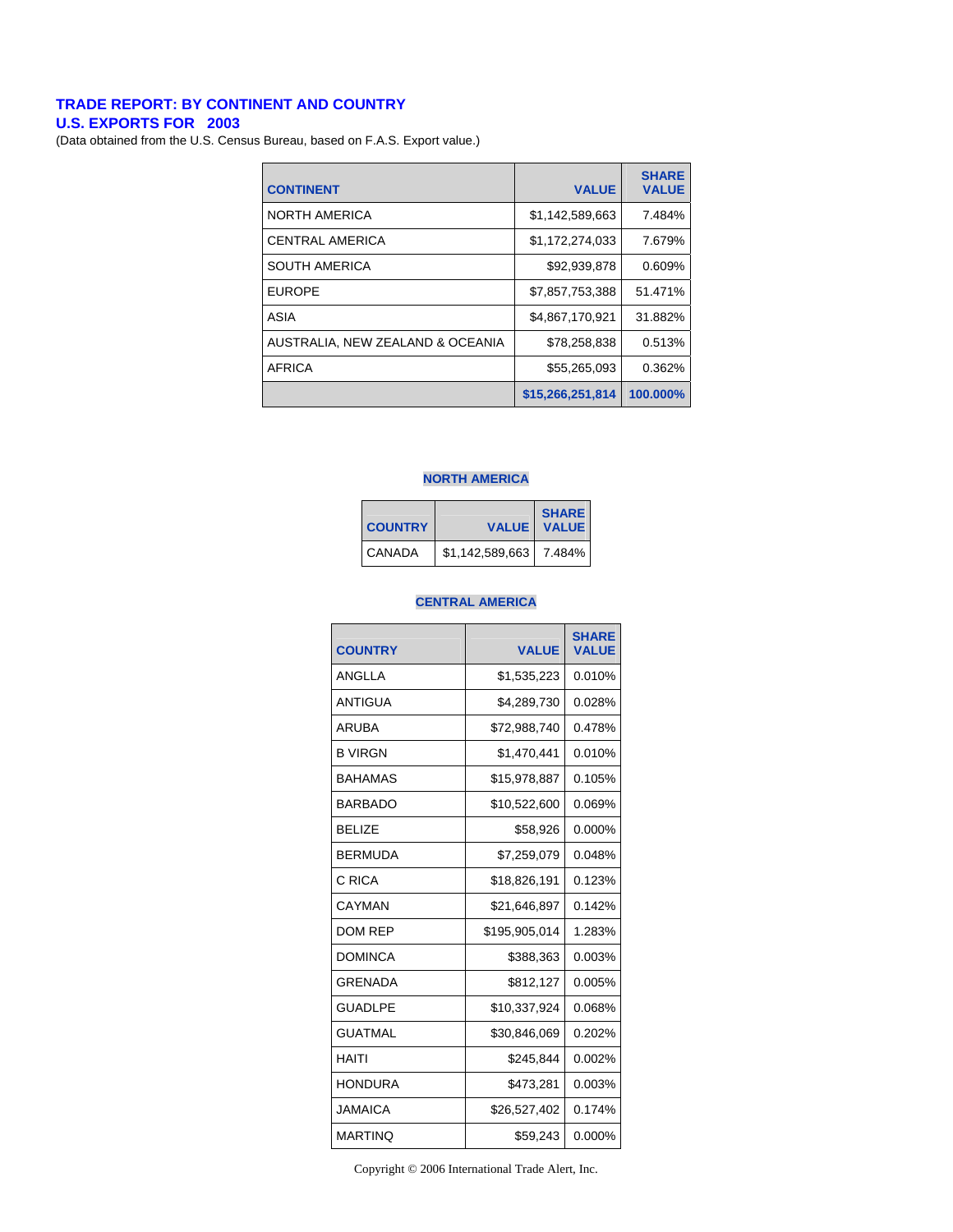| <b>COUNTRY</b>         | <b>VALUE</b>    | <b>SHARE</b><br><b>VALUE</b> |
|------------------------|-----------------|------------------------------|
| <b>MEXICO</b>          | \$466,879,125   | 3.058%                       |
| N ANTII                | \$265,295,242   | 1.738%                       |
| <b>NICARAG</b>         | \$154,312       | 0.001%                       |
| PANAMA                 | \$11,779,447    | 0.077%                       |
| S LUCIA                | \$3,974,509     | 0.026%                       |
| S VN GR                | \$10,655        | 0.000%                       |
| <b>SALVADR</b>         | \$1,792,216     | 0.012%                       |
| ST K N                 | \$238,298       | 0.002%                       |
| TRINID                 | \$1,424,816     | 0.009%                       |
| TURK IS                | \$553,432       | 0.004%                       |
| <b>CENTRAL AMERICA</b> | \$1,172,274,033 |                              |

## **SOUTH AMERICA**

| <b>COUNTRY</b>       | <b>VALUE</b> | <b>SHARE</b><br><b>VALUE</b> |
|----------------------|--------------|------------------------------|
| ARGENT               | \$3,687,839  | 0.024%                       |
| <b>BOLIVIA</b>       | \$7,092,197  | 0.046%                       |
| <b>BRAZIL</b>        | \$17,946,343 | 0.118%                       |
| CHILE                | \$2,792,132  | 0.018%                       |
| <b>COLOMB</b>        | \$7,887,435  | 0.052%                       |
| ECUADOR              | \$15,639,870 | 0.102%                       |
| PARAGUA              | \$89,974     | 0.001%                       |
| PERU                 | \$31,435,295 | 0.206%                       |
| SURINAM              | \$71,641     | $0.000\%$                    |
| <b>URUGUAY</b>       | \$3,229,632  | 0.021%                       |
| <b>VENEZ</b>         | \$3,067,520  | 0.020%                       |
| <b>SOUTH AMERICA</b> | \$92,939,878 |                              |

# **EUROPE**

| <b>COUNTRY</b> | <b>VALUE</b>    | <b>SHARE</b><br><b>VALUE</b> |
|----------------|-----------------|------------------------------|
| <b>ALBANIA</b> | \$5,760         | 0.000%                       |
| <b>ANDORRA</b> | \$225,819       | 0.001%                       |
| ARMENIA        | \$15,417,737    | 0.101%                       |
| <b>AUSTRIA</b> | \$11,313,784    | 0.074%                       |
| <b>BELAR</b>   | \$114,646       | 0.001%                       |
| <b>BELGIUM</b> | \$1,420,132,894 | 9.302%                       |
| <b>BULGAR</b>  | \$166,504       | 0.001%                       |
| <b>CROATIA</b> | \$44,046        | 0.000%                       |
| <b>CYPRUS</b>  | \$744,732       | 0.005%                       |
| CZECH          | \$910,556       | 0.006%                       |

Copyright © 2006 International Trade Alert, Inc.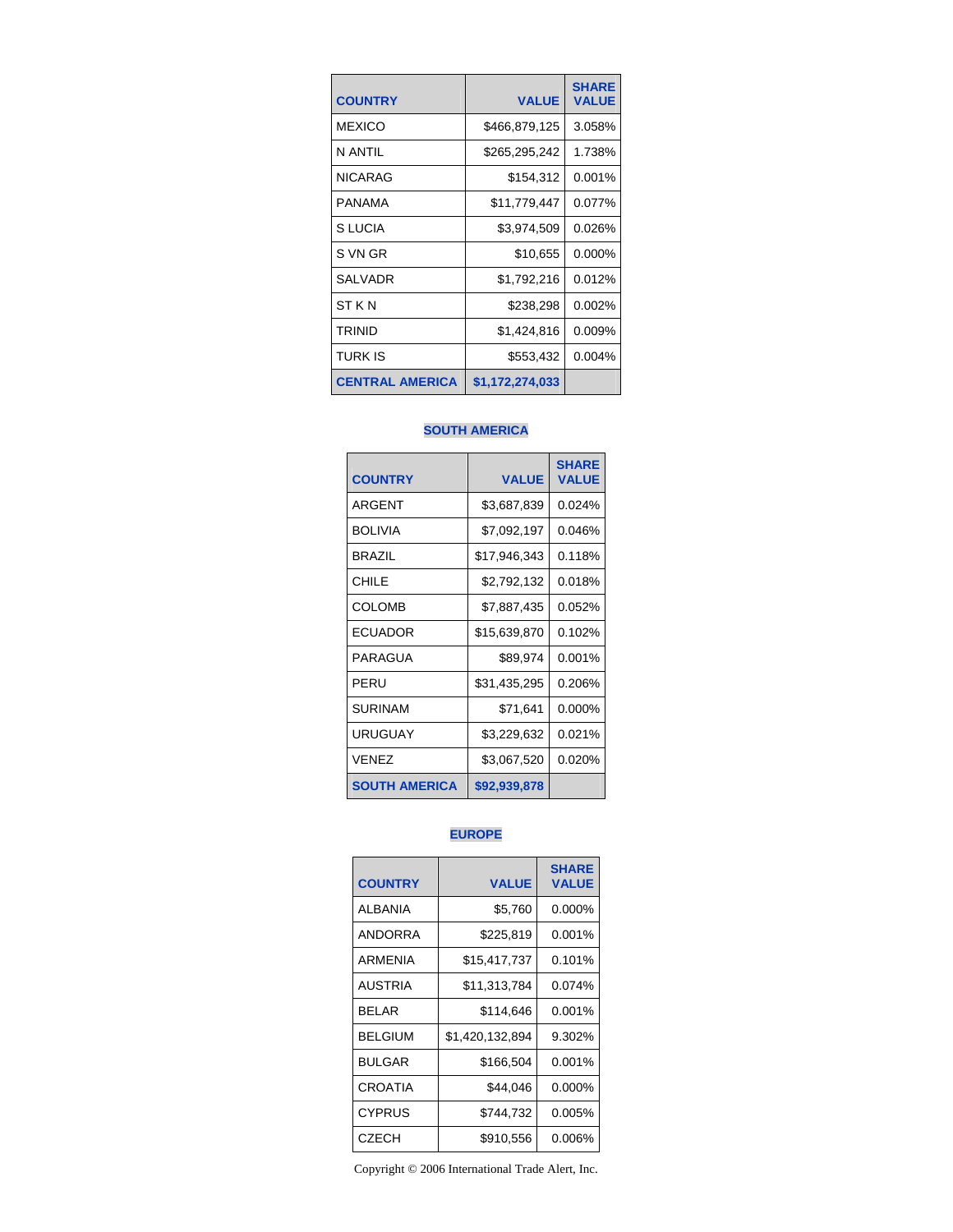| <b>COUNTRY</b> | <b>VALUE</b>    | <b>SHARE</b><br><b>VALUE</b> |
|----------------|-----------------|------------------------------|
| DENMARK        | \$3,030,105     | 0.020%                       |
| ESTONIA        | \$23,409        | 0.000%                       |
| <b>FINLAND</b> | \$1,791,644     | 0.012%                       |
| FR GERM        | \$405,295,414   | 2.655%                       |
| FRANCE         | \$118,904,843   | 0.779%                       |
| GIBRALT        | \$543,664       | 0.004%                       |
| <b>GREECE</b>  | \$1,121,465     | 0.007%                       |
| HUNGARY        | \$56,254        | 0.000%                       |
| ICELAND        | \$374,651       | 0.002%                       |
| IRELAND        | \$35,908,144    | 0.235%                       |
| <b>ITALY</b>   | \$290,320,322   | 1.902%                       |
| KAZAKHS        | \$31,941        | 0.000%                       |
| LATVIA         | \$104,951       | 0.001%                       |
| LICHTEN        | \$720,432       | 0.005%                       |
| LITHUAN        | \$112,367       | 0.001%                       |
| LUXMBRG        | \$216,363       | 0.001%                       |
| MACEDON        | \$22,820        | 0.000%                       |
| MALTA          | \$14,271        | 0.000%                       |
| MOLDOVA        | \$8,714         | 0.000%                       |
| MONACO         | \$115,638       | 0.001%                       |
| NETHLDS        | \$22,735,085    | 0.149%                       |
| NORWAY         | \$2,549,546     | 0.017%                       |
| POLAND         | \$363,208       | 0.002%                       |
| PORTUGL        | \$226,538       | 0.001%                       |
| ROMANIA        | \$131,952       | 0.001%                       |
| <b>RUSSIA</b>  | \$1,843,599     | 0.012%                       |
| SLOVAK         | \$496,598       | 0.003%                       |
| SLVENIA        | \$93,219        | 0.001%                       |
| SPAIN          | \$27,914,623    | 0.183%                       |
| SWEDEN         | \$33,798,945    | 0.221%                       |
| SWITZLD        | \$3,421,635,871 | 22.413%                      |
| TURKEY         | \$18,327,611    | 0.120%                       |
| u king         | \$2,019,639,660 | 13.229%                      |
| <b>UKRAINE</b> | \$190,443       | 0.001%                       |
| UZBEKIS        | \$12,600        | 0.000%                       |
| <b>EUROPE</b>  | \$7,857,753,388 |                              |

# **ASIA**

| <b>COUNTRY</b> | <b>VALUE</b> | <b>SHARE</b><br><b>VALUE</b> |
|----------------|--------------|------------------------------|
| ARAB FM        | \$98,408,062 | 0.645%                       |

Copyright © 2006 International Trade Alert, Inc.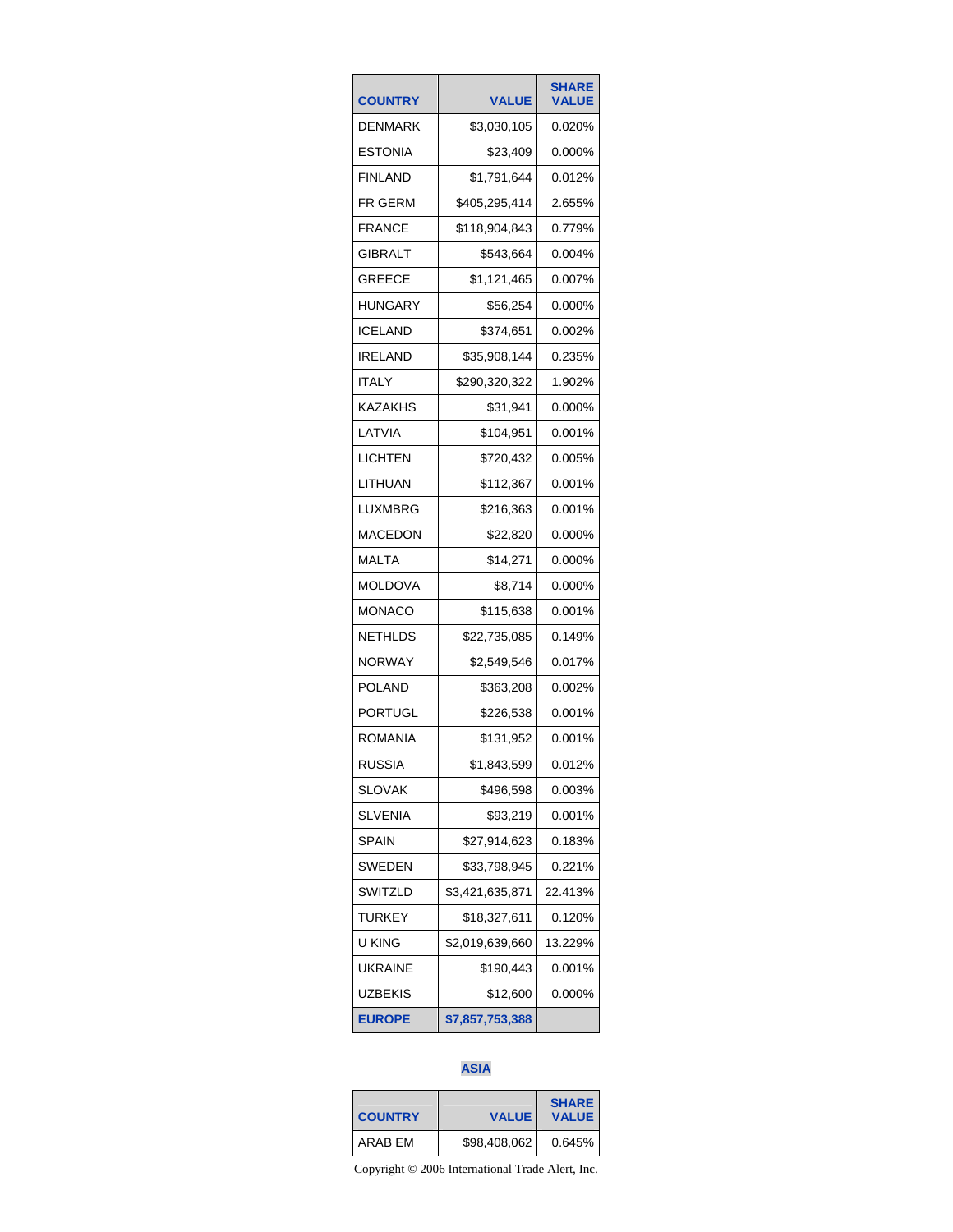| <b>COUNTRY</b> | <b>VALUE</b>    | <b>SHARE</b><br><b>VALUE</b> |
|----------------|-----------------|------------------------------|
| BAHRAIN        | \$1,189,698     | 0.008%                       |
| CAMBOD         | \$335,935       | 0.002%                       |
| CHINA          | \$70,208,654    | 0.460%                       |
| HG KONG        | \$932,167,776   | 6.106%                       |
| <b>INDIA</b>   | \$410,680,009   | 2.690%                       |
| <b>INDNSIA</b> | \$1,198,520     | 0.008%                       |
| ISRAEL         | \$2,079,105,271 | 13.619%                      |
| <b>JAPAN</b>   | \$682,989,812   | 4.474%                       |
| <b>JORDAN</b>  | \$1,615,481     | 0.011%                       |
| KOR REP        | \$155,904,737   | 1.021%                       |
| KUWAIT         | \$868,039       | 0.006%                       |
| LEBANON        | \$4,402,512     | 0.029%                       |
| MACAO          | \$486,212       | 0.003%                       |
| <b>MALAYSA</b> | \$25,874,335    | 0.169%                       |
| OMAN           | \$769,807       | 0.005%                       |
| <b>PAKISTN</b> | \$813,620       | 0.005%                       |
| PHIL R         | \$3,511,885     | 0.023%                       |
| QATAR          | \$847,495       | 0.006%                       |
| S ARAB         | \$39,425,565    | 0.258%                       |
| SINGAPR        | \$71,265,501    | 0.467%                       |
| SRI LKA        | \$9,167,834     | 0.060%                       |
| TAIWAN         | \$99,608,639    | 0.652%                       |
| THAILND        | \$173,979,836   | 1.140%                       |
| <b>VIETNAM</b> | \$2,345,686     | 0.015%                       |
| <b>ASIA</b>    | \$4,867,170,921 |                              |

## **AUSTRALIA, NEW ZEALAND & OCEANIA**

| <b>COUNTRY</b>                                        | <b>VALUE</b> | <b>SHARE</b><br><b>VALUE</b> |
|-------------------------------------------------------|--------------|------------------------------|
| <b>AUSTRAL</b>                                        | \$74,794,693 | 0.490%                       |
| <b>COOK IS</b>                                        | \$20,183     | $0.000\%$                    |
| FIJI                                                  | \$12,891     | 0.000%                       |
| <b>FR POLY</b>                                        | \$1,126,187  | 0.007%                       |
| N CALDN                                               | \$8,766      | 0.000%                       |
| N 7FAI                                                | \$2,282,804  | 0.015%                       |
| <b>NEW GUI</b>                                        | \$10,000     | 0.000%                       |
| W SAMOA                                               | \$3,314      | 0.000%                       |
| <b>AUSTRALIA, NEW</b><br><b>ZEALAND &amp; OCEANIA</b> | \$78,258,838 |                              |